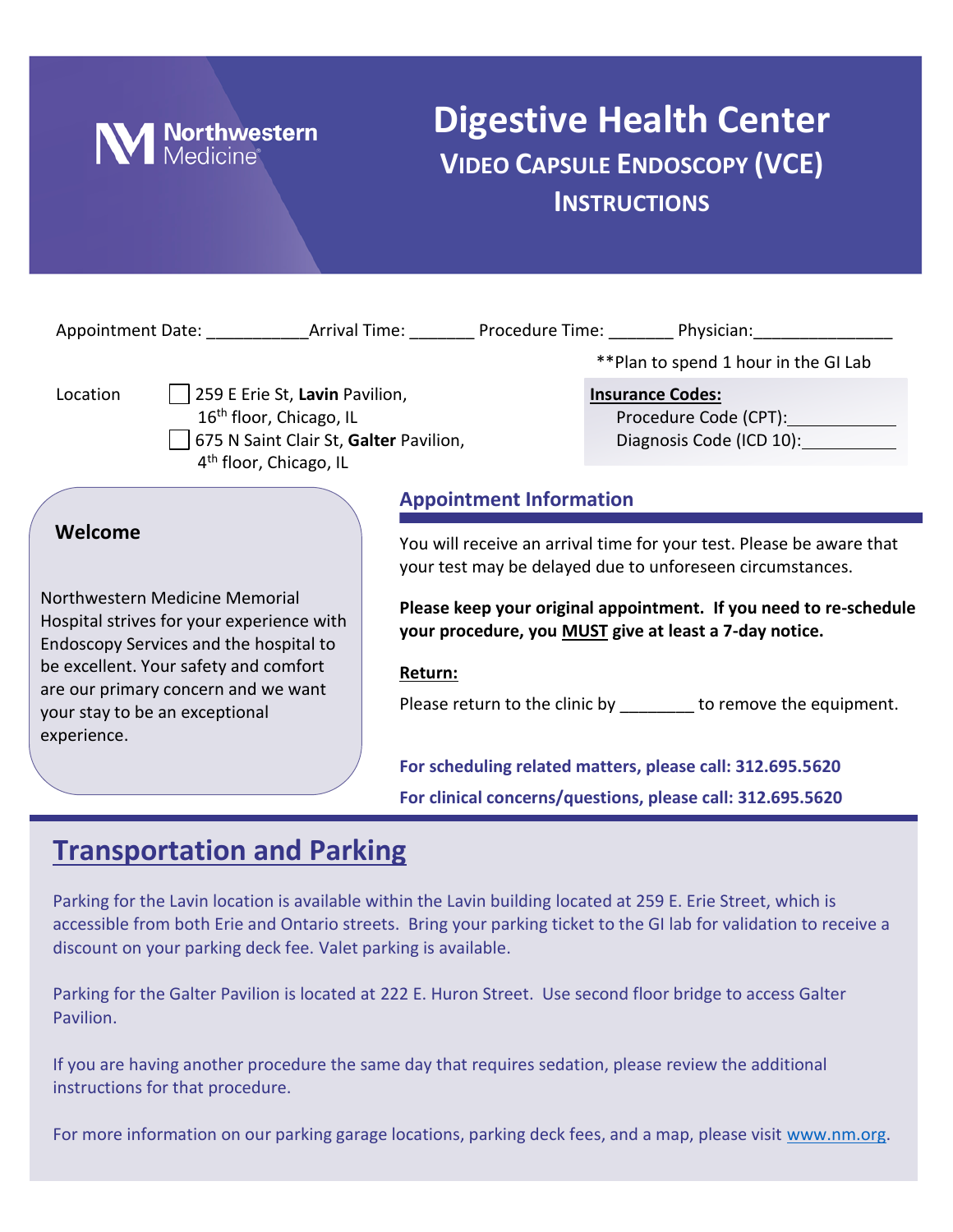# **Northwestern**<br>Medicine®

## **About your test**

The Video Capsule Endoscopy involves ingesting a small pill-sized camera to image the esophagus, stomach, and small intestine for conditions such as ulcers and bleeding. In order to capture clear images, please follow the instructions as written. If you have any questions about the test or your appointment, please contact the office at (312) 695-5620.

# **Notify your physician if:**

- $\triangleright$  You are scheduled for a magnetic resonance imaging test (MRI) following the examination period within 3 days. Please call (312) 695-5620 if you are unsure.
- $\triangleright$  If you have a history of bowel obstructions, abdominal radiation, or intestinal surgeries, please notify your ordering physician as you may be required to complete an Agile Test prior to the VCE test.
- $\triangleright$  If you have a history of constipation or poor prep associated with a past colonoscopy procedure, please notify your ordering physician as you may require additional preparation instructions and/or medications.
- $\triangleright$  If you have an Automatic Implanted Cardiac Defibrillator (AICD) or Pacemaker, notify your ordering physician and get your information card from your doctor. You will need to be monitored during this test.
	- $\circ$  Depending on the length of your test and your health history you may need to be admitted for a 23 hour observation stay at the hospital.
	- $\circ$  If you do not require an observation hospital stay, then you will be admitted to the endoscopy lab as an outpatient for the duration of your test.

| <b>Timeline</b>                                         | <b>Procedure Preparation</b>                                                                                                                                                                                                                                             |
|---------------------------------------------------------|--------------------------------------------------------------------------------------------------------------------------------------------------------------------------------------------------------------------------------------------------------------------------|
| <b>7 DAYS</b><br><b>BEFORE THE</b><br><b>PROCEDURE</b>  | Please stop taking iron supplements 7 days prior to your procedure.<br>➤                                                                                                                                                                                                 |
| <b>3 DAYS</b><br><b>BEFORE THE</b><br><b>PROCEDURE</b>  | Please contact your insurance company to verify coverage and if you will have any out of<br>➤<br>pocket costs, or precertification requirements. Please see the insurance/billing handout<br>for more information on billing, coding, and potential out-of-pocket costs. |
| <b>THE DAY</b><br><b>BEFORE THE</b><br><b>PROCEDURE</b> | If you develop any moderate to severe cold symptoms (cough, sore throat, runny nose,<br>➤<br>etc.), a fever, new cut or wounds, or experience any other changes in your health before<br>your procedure, please contact your physician's office.                         |
|                                                         | <b>Diet Instructions:</b>                                                                                                                                                                                                                                                |
|                                                         | Drink only CLEAR LIQUIDS the entire day before your test. Avoid anything that is colored<br>➤<br>red or purple.                                                                                                                                                          |
|                                                         | No solid food the entire day.<br>➤                                                                                                                                                                                                                                       |
|                                                         | No food or drinks after 10pm prior to your procedure.<br>➤                                                                                                                                                                                                               |
|                                                         | Do not drink alcohol on the day before your test.                                                                                                                                                                                                                        |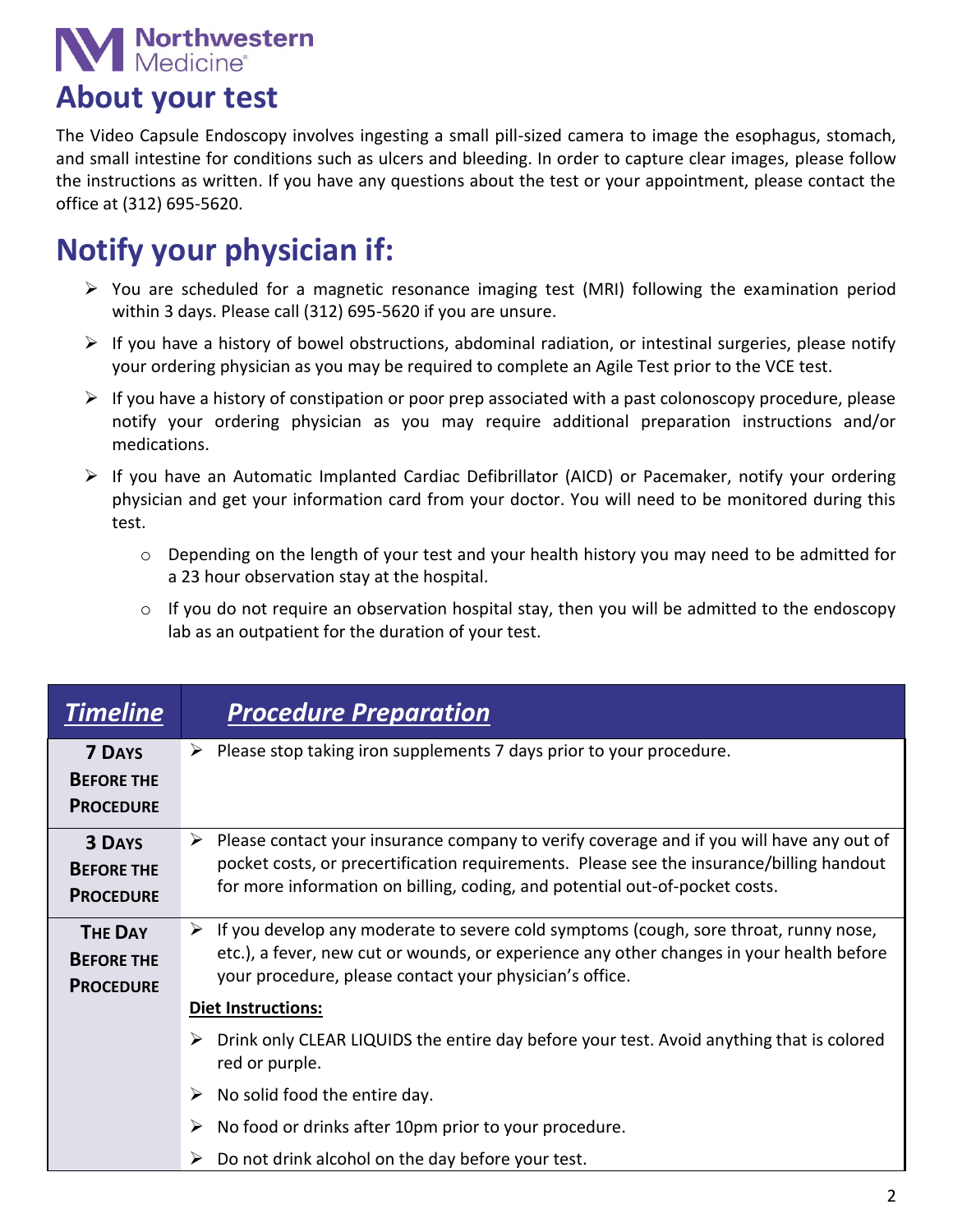#### **Northwestern** Medicine®

| $\triangleright$ Do not smoke any cigarettes or chew any tobacco.                                                                                                                                                                                                            |
|------------------------------------------------------------------------------------------------------------------------------------------------------------------------------------------------------------------------------------------------------------------------------|
| $\triangleright$ Call your testing center if you cannot arrive at your scheduled time at 312.926.2425.                                                                                                                                                                       |
| Do not eat or drink anything before your test. This includes hard candy and gum.<br>➤                                                                                                                                                                                        |
| Take all of your regular medications as scheduled with a sip of water, unless any<br>modifications have already been made by your physician to include blood thinners,<br>diabetes medications, or any other medications.                                                    |
| $\triangleright$ You will be able to drink clear liquids 2 hours after swallowing the capsule, and you will<br>be able to eat a light meal 4 hours after swallowing the capsule. The manometry<br>technician will give you additional instructions while at the appointment. |
| Bring a photo ID and insurance card.                                                                                                                                                                                                                                         |
| Wear loose-fitting, comfortable clothes.                                                                                                                                                                                                                                     |
|                                                                                                                                                                                                                                                                              |

## **VIDEO CAPSULE ENDOSCOPY PREPARATION GUIDELINES**

#### **GENERAL**

#### **During the Video Capsule Endoscopy Test**

- $\circ$  Video Capsule Endoscopy takes approximately 8 hours to 12 hours depending on the ordered length of your test. The GI Lab technician will explain the test to you and ask you several questions related to your GI symptoms. This test requires no anesthesia or sedation, and allows you to remain ambulatory during this test, but you should avoid exercising and heavy lifting.
- $\circ$  You will be asked to swallow a video capsule, which will be carried through your gastrointestinal tract by muscle movements in your intestines. A data recorder will need to be worn around your waist for the entire test to capture the results. The capsule will record approximately 60,000 color images during your test, which will be reviewed by your physician.
- **After the Video Capsule Endoscopy Test**
	- $\circ$  After your test, it may take 24 hours for the capsule to be passed normally through your bowel movements and then is safely flushed down the toilet. Most likely, you will be unaware of the capsule's passage. You will not need to return this device to your physician's office as it is disposable. Unless instructed differently by your physician, you may resume normal activities, eat, and resume taking all of your normal medications.
	- $\circ$  Your results will be available within 7-10 business days after your procedure. If you do not receive your results via telephone or MyChart within 7-10 business days, please call your doctor's office.

#### **MEDICATIONS**

 Take all of your regular medications as scheduled with a sip of water, unless any modifications have already been made by your physician to include blood thinners, diabetes medications, or any other medications.